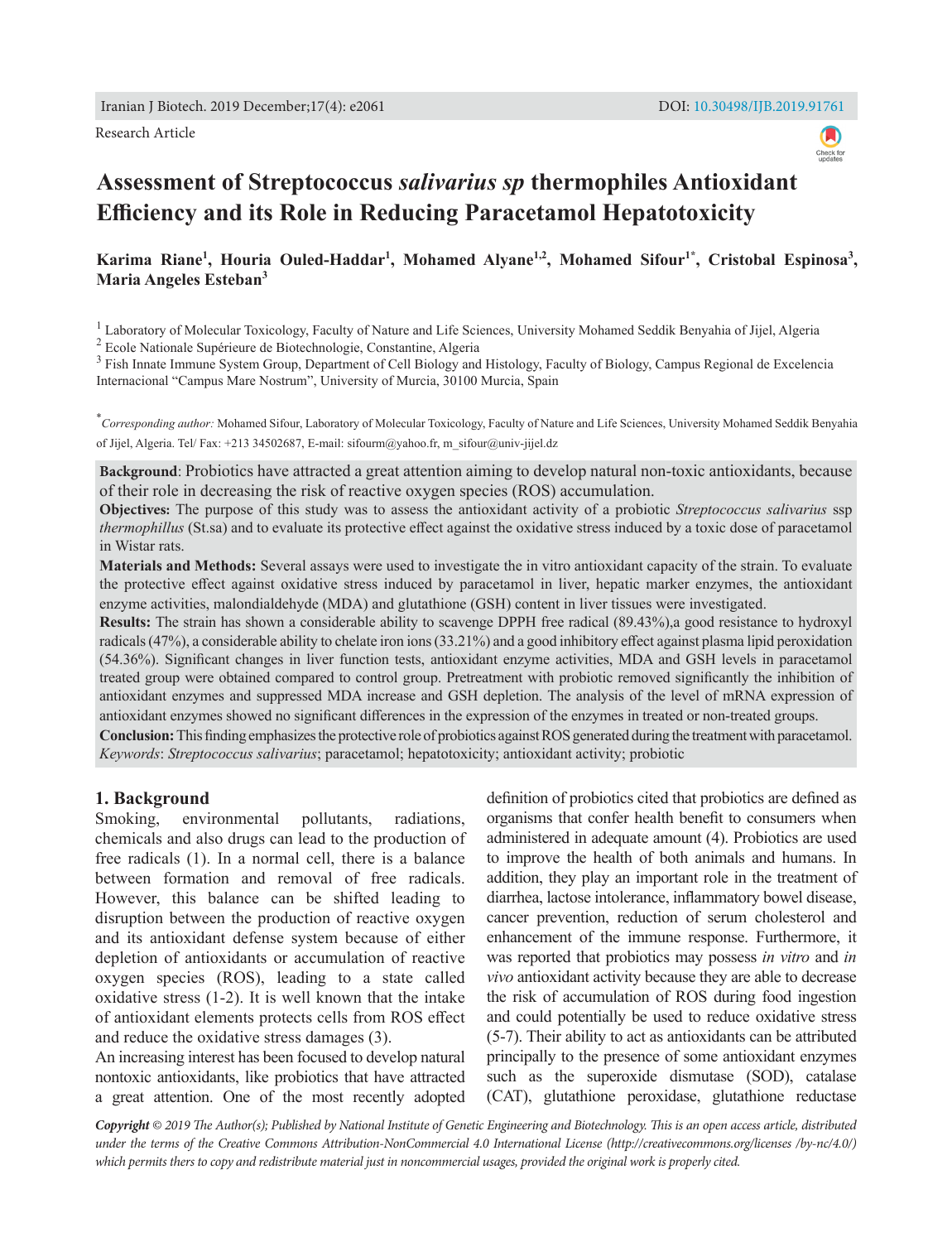and glutathione-s-transferase, to the release of different antioxidant compounds acting mainly as free-radical scavengers such as glutathione, to the production of some extracellular polysaccharide biomolecules (8-9), or finally, to the exhibition of metal chelating activity (10).

It is well known that paracetamol hepatotoxicity is characterized by an extensive oxidative stress. Paracetamol is mainly detoxified by glucuronidation and sulphation in the liver before being excreted by the kidneys. When ingested in small amounts, paracetamol is converted to N-acetyl-p-benzoquinoneimine (NAPQI) which is removed by the kidneys after conjugation with glutathione (11). However, at high doses, paracetamol increases the formation of free radicals resulting in the depletion of glutathione (GSH) hepatic reserves, which is the main mechanism of its toxicity (11-12). Taking into account all these previous considerations, the aim  $\frac{1}{1000}$ of the present study was to assess the *in vitro* antioxidant activity of the probiotic bacterium *S. salivarius* and to evaluate its antioxidant efficiency on reducing oxidative stress induced experimentally by paracetamol in rats.

## **2. Objective**

The main objective of our study is to evaluate the antioxidant activity of the probiotic bacterium *S. salivarius* ssp *thermophiles* St.sa *in vitro*, to evaluate its potential hepatoprotective effect to face oxidative stress induced by a toxic dose of paracetamol in Wistar rats, and to clarify how probiotic pretreatment can moderate the response of liver to paracetamol overdose. In this purpose, we analyzed the enzyme activities relevant in the redox state SOD and CAT and their mRNA expression, through this study we intend to understand some molecular and enzymatic mechanisms triggered in liver to fight oxidative damage induced by paracetamol with and without probiotic pretreatment.

## **3. Materials and Methods**

#### *3.1. Bacterial Strain and Reagents*

The strain *S. salivarius* ssp *thermophilus* St.sa, was kindly provided by Dr. Tayeb Idoui from the laboratory of Biotechnology, Environment and Health, University of Jijel, Algeria. The culture medium used was de Man Rogosa Sharpe (MRS) broth and agar. 1,1 Diphenyl-2 picrylhydrazyl (DPPH) and thiobarbituric acid (TBA) were procured from Sigma (USA). All other reagents were of analytical grade.

## *3.2. Assessment of Antioxidant Activity*

Bacterial strain was cultured in MRS broth, incubated at 37 °C for 24 h and centrifuged at 4500 xg for 10

**Iran J Biotech. 2019;17(4): e2061 59**

min at 4 °C. The bacterial pellet was washed twice with sterile normal saline and resuspended to obtain a concentration of  $10^9$  CFU/mL.

## *3.2.1. DPPH Radical Scavenging Activity*

Aliquots of 0.1 mL of freshly prepared DPPH in methanol (0.2mM) were mixed and allowed to react with 0.8 mL of intact cells suspension for 30 min at room temperature. The controls included only sterile saline water and DPPH solution, while the blanks contained methanol and the bacterial suspension. The absorbance was measured at 517 nm (13). The test was performed in triplicate. The radicals scavenging activity was determined as follow: <sup>−</sup> <sup>=</sup>

% RSA (Radical Scavenger Activity) =

$$
\left(\frac{\text{Abs}_{\text{Control}} - Abs_{\text{Sample}}}{Abs_{\text{Control}}}\right) \times 100
$$

Where Abs<sub>control</sub> is the absorbance of the control solution and Abs<sub>sample</sub> is the absorbance in the presence of the probiotic strain in DPPH solution.

# *3.2.2. Resistance to Hydrogen Peroxide*

Samples of 20 ml of PBS with 1 mM  $H_2O_2$  were inoculated with a cell suspension containing  $10^{\circ}$  CFU/mL. The cell suspension was prepared after centrifugation of an overnight culture (3000 xg, 15 min). The pellets were washed twice and resuspended into PBS. The inoculated PBS (1 mM  $H_2O_2$ ) was incubated at 37 °C. The viability of *S. salivarius* in stress condition was monitored as follow: Aliquots of the culture appropriately diluted were taken over 2, 4, 6 h, and plated onto MRS agar plates for counting the number of cells forming colonies, incubation of plates was performed at 37 °C for 48 h (7).

#### *3.2.3. Inhibition of Lipid Peroxidation*

In this experiment, plasma lipids were chosen as substrate. Briefly, 400 µl of plasma, 100 µL of FeSO<sub>4</sub> solution (50mM) and 0.2 mL of the bacterial suspension were mixed and incubated at 37 °C in a water bath for 15 h. Then, 375 µL o f trichloroacetic acid (TCA) (4%) and 75µL of butylated hydroxytoluene were added and allowed to react or 5 min in ice bath and centrifuged at 2500 xg for 10 min. Aliquots of 200 µL of TBA (0.67% in NaOH 50 mM) were added to the supernatant, followed by an incubation at 100 °C for 30 min, the mixture was left to cool, then, the inhibition of lipid peroxidation was determined at 532 nm (14). The inhibition rate was calculated as follow:

$$
inhibition(\%)=\frac{1-\text{Acontrol}}{\text{Acontrol}} \times 100
$$

In the control, the bacterial suspension was replaced by distilled water.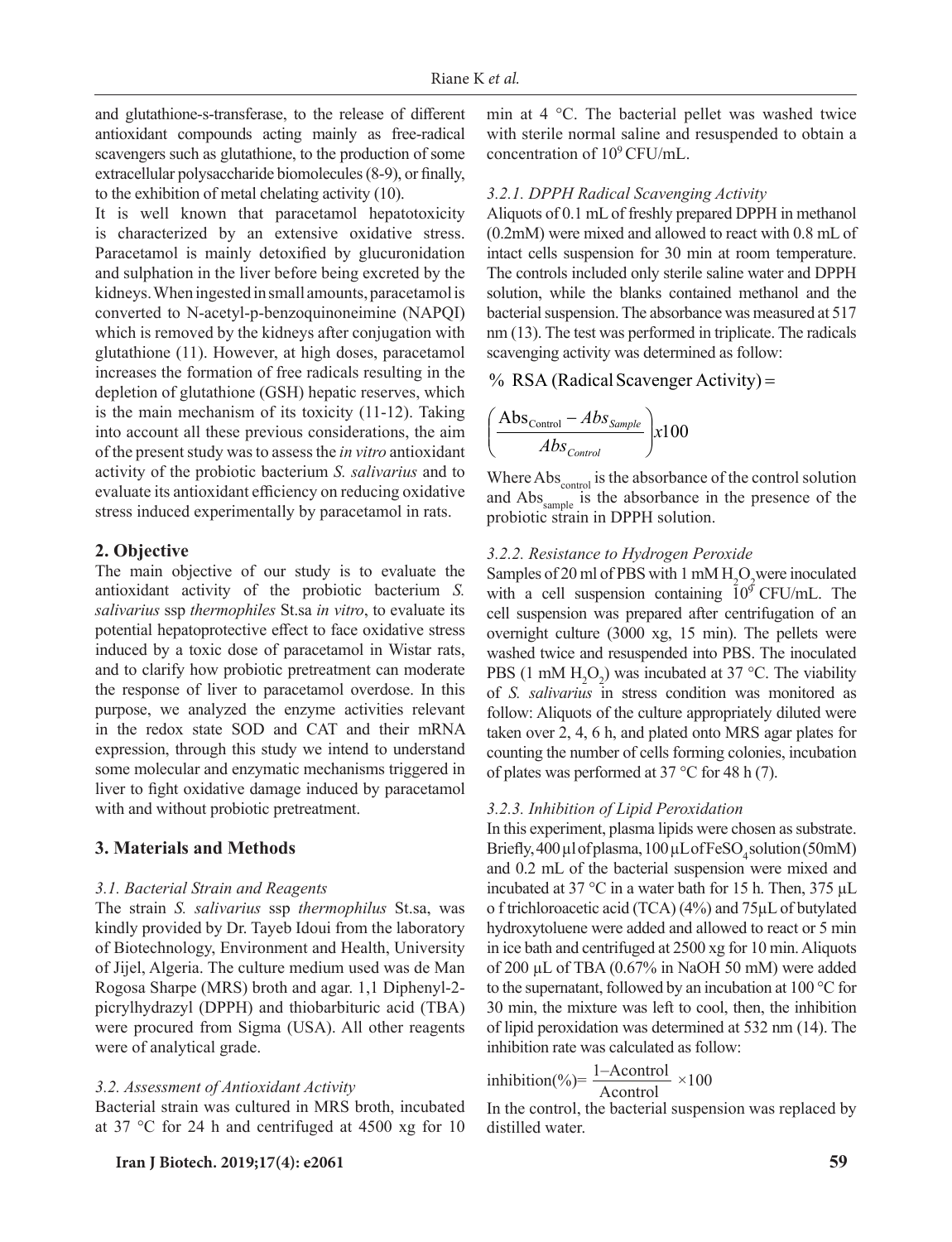## *3.2.4. Hydroxyl Radical Scavenging Effect*

In this method, o-phenantroline and FeSO<sub>4</sub> were used to generate OH· radicals. The hydroxyl radical was generated in the mixture of 1 mL of 0.75 mM 1,10-phenanthroline, 1 mL of 2.5 mM  $FeSO_4$ , 1 mL of  $H_2O_2$  (20 mM) and 1 mL sodium phosphate buffer (0.2 M, pH 7.4). Then, to determine the probiotic OH scavenging capacity, 1 mL probiotic solution was added, the mixture was incubated at 37 °C for 30 min. The absorbance of the mixture was measured at 536 nm (15). The scavenging activity was determined by the following equation:

The scavenging activity on hydroxyl radical  $(\% )$  =

$$
\left(\frac{As-Ap}{Ab-Ap}\right) x100
$$

Where (As) was the absorbance of the mixture in presence of probiotic, (Ap) in its absence and (Ab) was the absorbance of distilled water instead of  $H_2O_2$  and probiotic sample.

#### *3.2.5. Iron Ions Chelating Ability*

The reaction mixture contained 0.5 ml of cell pellet  $(10^9 \text{ CFU.mL}^{-1}), 0.1 \text{ mL of ascorbic acid } (1\%, v/v), 0.1 \text{ m}^{-1}$ mL of  $FeSO_4$  (0.4 g.L<sup>-1</sup>) and 1 mL of 0.2 M NaOH. Incubation was carried in a water bath at 37 °C and 0.2 mL of TCA (10%) was added to the mixture and incubated for 20 min. The mixture was then centrifuged at 4500 xg for 20 min and the obtained supernatant was collected and mixed with 0.5 mL of phenanthroline (1  $g/L$ ). After a reaction of 10 min, the absorbance was measured at 510 nm against a blank (7). The assay was carried out in triplicate. The chelating ability on iron ions was calculated as follows: <sup>−</sup> <sup>=</sup>

% chelating ability on iron ions  $=$ 

$$
\left(\frac{\text{Abs}_{\text{Blank}}-Abs_{\text{Sample}}}{Abs_{\text{Blank}}}\right) \text{x}100
$$

#### *3.3. Animals and Experimental Design*

Female Wistar rats (180-220g) were obtained from Pasteur Institute of Algiers (Algeria) and maintained in standard conditions. The animals had free access to water and food during the experimental protocol. Animals were divided into 4 groups: 1) Healthy control group rats receiving only normal saline in all days of treatment; 2) Probiotic control group receiving a daily dose of  $10<sup>9</sup>$ CFU of probiotic bacteria for 7 days; 3) Paracetamol induced liver injury group, rats in this group were treated by a single dose of paracetamol managed *per os* (200 mg/Kg/body weight),corresponding to 2/3 the LD50 on female albinos Wistar rat (16),and administered in day 7;4) Probiotic protective group receiving a daily dose of  $10^9$  CFU of probiotic bacteria for 7 days and a single dose of paracetamol managed *per os* (200 mg/Kg/body weight)administered in the last day.

= immediately stored at -20 °C for further analysis. Blood samples were collected and the serum was separated by centrifugation at 3200 xg for 15min. the separated plasma was used for evaluating the biochemical parameters. Animals were sacrificed 24h after paracetamol administration by chloroform anesthesia. The livers were removed and rinsed by normal saline solution and

## *3.3.1. Hepatic Makers as Index of Liver Damage*

The liver function markers, including alanine aminotransferase (ALT), aspartate aminotransferase (AST) and alkaline phosphatase (ALP) were selected as an index of liver damage. The assays were performed with an autoanalyzer (DIAMS 2300+) at the Biochemistry Laboratory of Mohamed Seddik Benyahia Hospital (Jijel-Algeria).

## *3.3.2. Non-Enzymatic Parameters in Liver*

substances at 532 nm according to the method described by Ohkawa *et al*. (18). 0.5 mL of the homogenate was mixed by detecting absorbance of thiobarbituric acid reactive The amount of GSH in liver tissue was measured according to the method of Ellman (1959) based on the use of Ellman reactive 5,5-dithiobis-(2-nitrobenzoic acid or DTNB) (17). Briefly, 1 g of liver tissue was homogenized with 3 volumes of KCl (1.15 M), and then, fifty µL of the homogenate was diluted with 10 mL of phosphate buffer (0.1 M, pH 8). Twenty µl of DTNB (0.01 M) was added to 3 mL of the dilution mixture and incubated for 15 min. Glutathione content was determined at 412nm and the hepatic GSH level was expressed as nmol.g-1 tissue. Malondialdehyde (MDA), as an endpoint of lipid peroxidation, was evaluated with 1 mL of thiobarbituric acid (0.67%) and 0.5 mL TCA (20%) and heated for 15 min at 100°C. The reaction was stopped by cooling. Two ml of n-butanol was then added to the mixture and centrifuged. The DO of the supernatant was measured at 530 nm. MDA levels were expressed as MDA nmoL.mg-1 protein

## *3.3.3. Enzymatic Activities in Liver*

Samples of 1 g of liver were homogenized with 10 volumes phosphate buffer (50 mM, pH 7.0) using a polytron homogenizer and centrifuged at 3000×g for 20 min to remove cell debris, unbroken cells, nuclei and erythrocytes. The supernatant was collected and used for the estimation of antioxidant enzymes activities.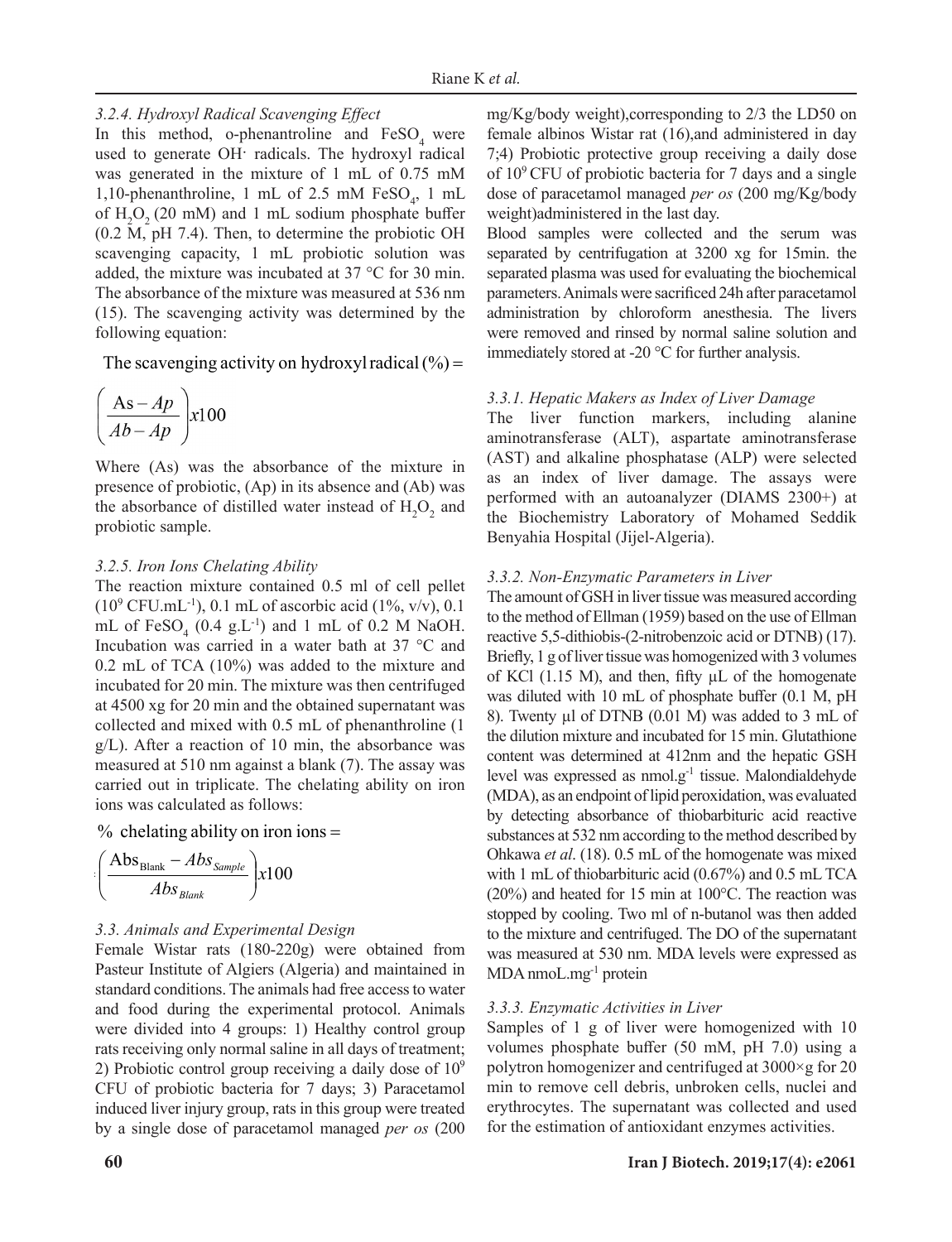SOD activity was assayed spectrophotometrically based on the formation of formazan salt by the reaction between reduced nicotinamide adenine dinucleotide and phenazine methosulfate–nitroblue tetrazolium. The superoxide radicals produced *in situ* can reduce nitroblue tetrazolium to form formazan crystals (blue), which are detected at 560 nm. One unit of enzyme was defined as the activity needed to reach a 50% inhibition of formazan formation in 1 min (19).

CAT activity was measured by mixing the samples with 50mM phosphate bufferand 30 mM  $H_2O_2$ . The amount of hydrolyzed  $H_2O_2$  was calculated by the molar extinction coefficient of  $H_2O_2$  at 240 nm (0.071 mM<sup>-1</sup> cm<sup>-1</sup>). The result was expressed as the  $\mu$ M of H<sub>2</sub>O<sub>2</sub> decomposed per min per milligram of protein (20).

#### *3.3.4. Gene Expression Analysis*

Total RNA was extracted from liver samples by using TRIzol Reagent. It was then quantified and its purity assessed by spectrophotometer (NanoDrop 2000c). The RNA was then treated with DNase I (Promega) to remove genomic DNA contamination. Complementary DNA (cDNA) was synthesized from 1 µg of total RNA using the SuperScript III reverse transcriptase (Invitrogen) with an oligo-dT18 primer. The expression of the selected genes was analyzed by real-time PCR, which was performed with an ABI PRISM 7500 instrument (Applied Biosystems) using SYBR Green PCR Core Reagents (Applied Biosystems). Reaction mixtures (containing 10  $\mu$ L of 2×SYBR Green supermix, 5  $\mu$ L of primers (0.6  $\mu$ M each) and 5  $\mu$ L of cDNA(template) were incubated for 10 min at 95 °C, followed by 40 cycles of 15 s at 95 °C, 1 min at 60 °C, and finally 15 s at 95 °C, 1 min at 60 °C and 15 s at 95 °C. The used primers were as follow: SOD, sense 5'-CACTCTAAGAAACATGGCG-3', antisense 5'-CTGAGAGTGAGATCACACG-3'; CAT sense 5'-ATGGCTTTTGACCCAAGCAA-3', antisense 5'-CGGCCCTGAAGCTTTTTGT-3' and ß-Actin sense 5'-CCCATCTATGAGGGTTACGC-3', antisense 5'-TTTAATGTCACGCACGATTTC3-'. For each mRNA, gene expression was corrected by the RNA β-actin subunit content in each sample. The results are expressed with respect to the control group, which was normalized to 1. Data of gene expression are represented as fold decrease or increase obtained by dividing each sample value by the mean control value. Values higher than 1 express an increase while values lower than 1 express a decrease in the indicated gene.

#### *3.4. Statistical Analysis*

Statistical analysis was performed using one-way analysis of variance (ANOVA). Post hoc comparisons have been performed using the *t-test* when ANOVA was

**Iran J Biotech. 2019;17(4): e2061 61**

significant. The values are expressed as means  $\pm$  S.E.M for 4 rats in each group. *P-Values* < 0.05 were considered significant. All statistical analyses were carried out using Excel SPC software package. Results were considered to be significantly different when  $p \le 0.05$  and highly significantly different when  $p \le 0.001$ .

## **4. Results**

#### *4.1. In Vitro Antioxidant Activity*

The result indicated that the probiotic strain *S. salivarius*  showed a considerable free radical scavenging activity against DPPH since it showed a high activity with a percentage of 89.43%. Concerning the impact of  $H_2O_2$  on the viability of *S. salivarius*, the strain can be considered as tolerant to  $H_2O_2$ . After being exposed to 1 mM  $H_2O_2$  for 2 h, the cells exhibited a survival rate of 93%, the rate decreased to reach 77% after 6 h of exposure **(Fig. 1)**. Lipid peroxidation was significantly inhibited in the presence of intact cells with a rate of 57%. Fenton chemistry reaction was used in this study to test the scavenging ability of hydroxyl radical, the strain was found to be effective in scavenging these radicals (47%). For the chelating capacity against iron ions the strain showed moderate ability (33.2%).



**Figure 1.** Viability of probiotic S. *salivariu sp* thermophilus to 1 mM hydrogen peroxide, in phosphate buffer at 37 °C.

#### *4.2. Reducing Paracetamol Toxicity (In Vivo)*

It is important to mention that, during the experimental protocol no changes were observed on the rats. No rats receiving oral probiotic showed signs of diarrhea, weight loss or difference in food intake. All these remarks indicated the safety of the used probiotic strain. In this study, the association of several biomarkers was chosen for monitoring of paracetamol hepatotoxicity.

## *4.2.1. Hepatic Marker Enzymes*

In order to evaluate liver damage, AST, ALT and ALP enzymes were analyzed. The results illustrated in **Figure.**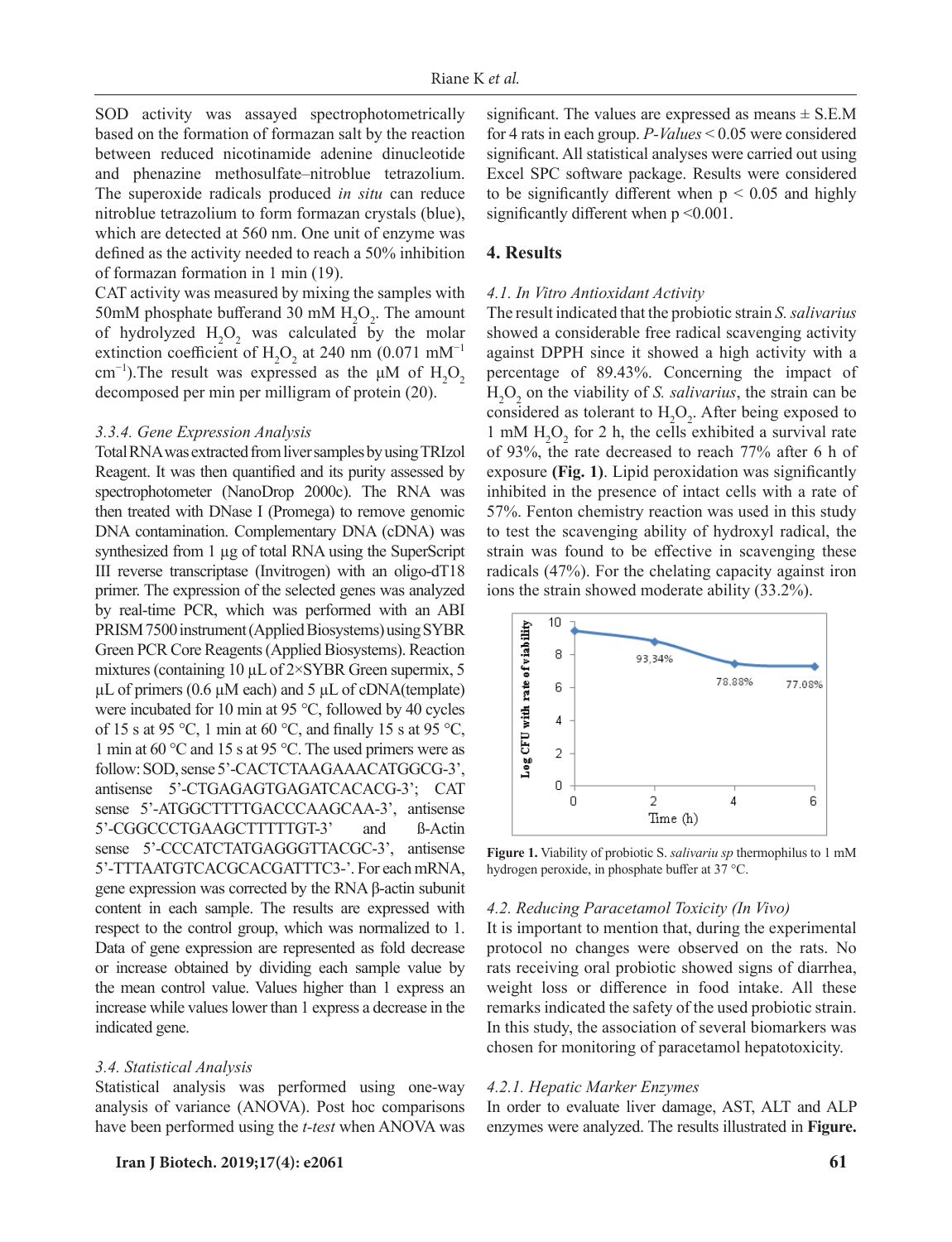**2** showed a significant (p<0.05) increase in AST, ALT, PAL levels in paracetamol toxicity group which demonstrated the severity of paracetamol toxicity leading to tissue damage. For the group pretreated for one week with *S. salivarius* it can be shown that the level of the enzymes remained unchanged and probiotic can significantly protect the integrity of cell membrane  $(p<0.05)$  against paracetamol induced alterations of these parameters.



**Figure 2.** Effects of probiotic on the activities of AST (A); ALT (B) and PAL(C) determined in serum after paracetamol overdose administration with or without probiotic pretreatment. Asterisks (\*) denotes significant differences between control rats and paracetamol group ( $p \leq 0.05$ ). (#) denotes significant differences between paracetamol treated group with probiotic pretreatment relative to rats without probiotic pretreatment. (ns) denotes no significant differences between probiotic relative to control rats

# *4.2.2. Non-Enzymatic Antioxidants*

Evaluation of MDA production in liver of rat from paracetamol treated group, showed a significant elevation of its levels  $(p<0.05)$  compared with the control. However, a highly significant  $(p<0.001)$ reduction in probiotic pretreated toxicity was noted. The group treated with probiotics alone showed the same values as those observed in control **(Fig. 3A)**.

On the other hand, we observed a significant depletion in liver glutathione content in the group treated with a toxic dose of paracetamol (p<0.001).Thus, the administration of paracetamol toxic dose elevated the level of MDA and decreased GSH levels. Interestingly, the pretreatment for one week with the probiotic strain, significantly restored the liver GSH content  $(p<0.001)$  (Fig. 3B).



**Figure 3.** Levels of MDA (A) and GSH (B) in rat liver. Each value is expressed as mean±S.E.M. Asterisks (\*) (\*\*) denotes significant and highly significant differences between control rats and paracetamol group ( $p < 0.05$ ). (#) and (##) denotes significant and highly significant differences between paracetamol treated group with probiotic pretreatment relative to rats without probiotic pretreatment. (ns) denotes no significant differences between probiotic relative to control rats

## *4.2.3. Enzymatic Antioxidants*

As shown in **Figure 4A**, the administration of 200 mg.kg-1 paracetamol caused a strong significant inhibition (p<0.001) of catalase activity. In pretreated rats, probiotic intake can lift the paracetamol inhibitory effect on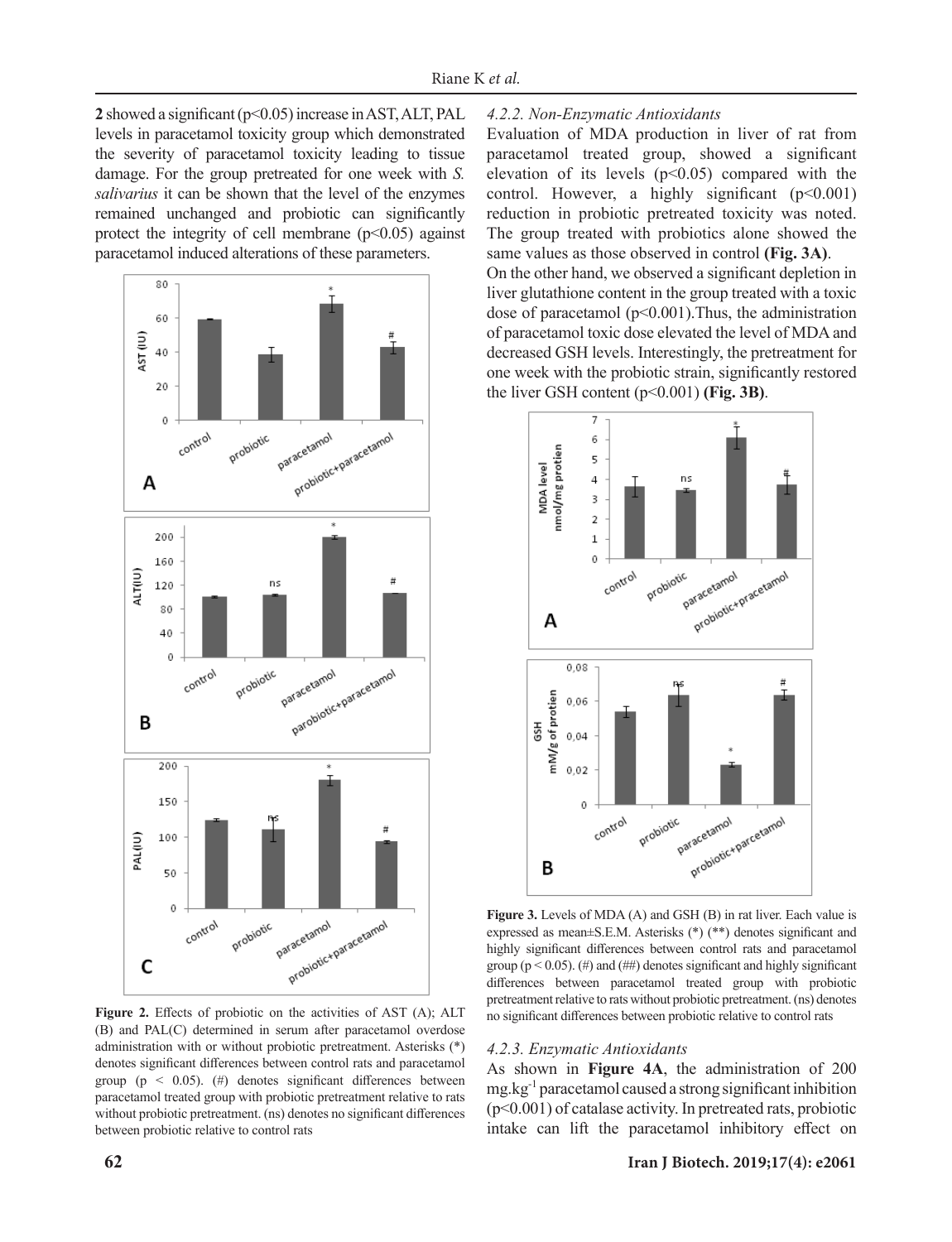enzyme activity where there has been an increase in the activity of this enzyme compared to the group receiving the toxic dose of paracetamol, however, this effect is highly significant ( $p<0.001$ ). In contrast, when rats were treated with *S. salivarius* only, CAT activity decreased significantly (p<0.001). **Figure 4B** shows a significant (p<0.001) inhibition of SOD activity in rats receiving paracetamol toxic dose. While the preventive treatment with probiotics can lift this inhibition  $(p<0.001)$ . The probiotic alone treated group had no significant changes in SOD activity  $(p>0.05)$ .



**Figure 4.** Effects of probiotic on the activities of antioxidant enzymes rat liver. (A) CAT activity; (B) SOD activity. All values are expressed as mean±S.E.M. Asterisks (\*\*) denote highly significant differences between control rats and paracetamol group ( $p < 0.05$ ). (##) denote highly significant differences between paracetamol treated group with probiotic pretreatment relative to rats without probiotic pretreatment. (ns) denotes no significant differences between probiotic relative to control rats.

## *4.2.4. Gene Expression*

In this part, we analyzed whether the level of mRNA expression of antioxidant enzymes SOD and CAT is affected by administration of the paracetamol toxic dose with or without probiotic pretreatment. Our results showed no significant differences in the expression of both SOD and CAT in all groups **(Fig. 5)**. The results indicated unparallel change of antioxidant enzyme activity and its mRNA expression. This molecular finding revealed that probiotic did not attenuate the regulation of antioxidant enzyme gene expression.



**Figure 5.** Effects of probiotic on the expression of antioxidant enzymes (SODand CAT) genes determined by real-time PCR in the liver of rats after paracetamol overdose administration. All values are expressed as mean±S.E.M. (ns) denotes no significant differences between control rats and paracetamol group ( $p < 0.05$ ) and between paracetamol treated group with probiotic pretreatment relative to rats without probiotic pretreatment. SOD: superoxide dismutase CAT: catalase.

## **5. Discussion**

Paracetamol overdose causes various pathologies in the liver, most of them are related to oxidative stress, and so, it would be interesting to prevent or to find a way to reduce its side effects.

The use of probiotics may represent an effective strategy to prevent deficiencies of antioxidants, thus new probiotic strains with important antioxidative activity are needed. It is also important to note that the ability to prevent or scavenge ROS is the most promising therapeutic target against paracetamol toxicity. At the center of this focus, our study was undertaken to characterize the antioxidant efficiency of a probiotic *S. salivarius*and to reveal its protective effect against paracetamol hepatotoxicity; although the exact mechanism of such effect is not clear. For this, in the last part of this paper, the expression level of some antioxidant enzyme genes will be considered, in an attempt to clarify a possible mechanism by which probiotic protects against paracetamol induced oxidative stress in liver**.**

Oxidation process involves a cascade of reaction steps. Therefore, the antioxidant activities can be exhibited through multiple reaction mechanisms. Thus, different assays must be performed to provide comprehensive information about the total antioxidant capacity of the tested compound. To characterize the antioxidant efficiency of *S. salivarius,*  different assay methods were used.

The highest DPPH scavenging activity of probiotics was also reported; *Probionebacterium freudenreichii*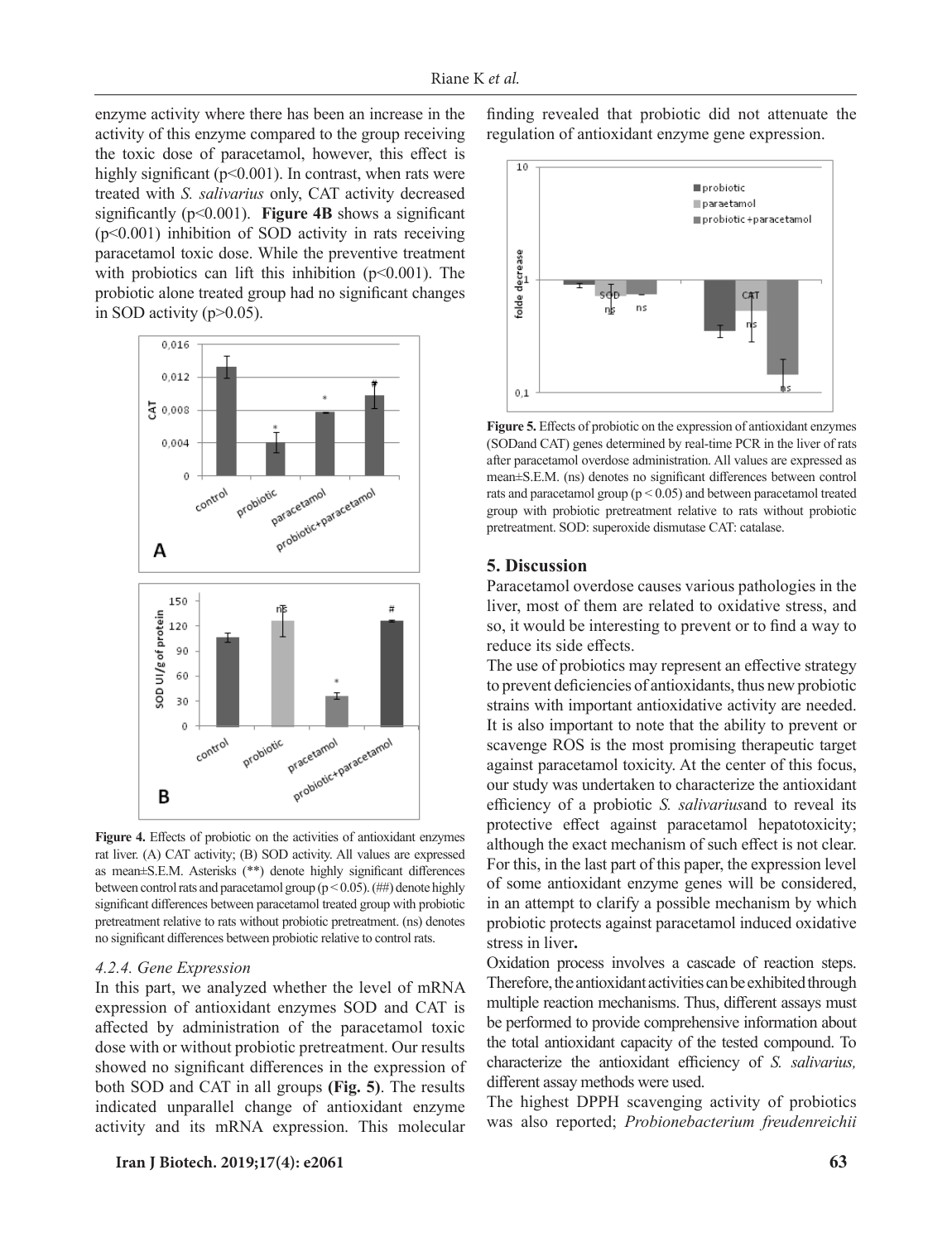CFE and *Lactobacillus reuteri* showed high antioxidant activity with percentages of 97.75% and 96.74%, respectively (8). The observed effect may not be attributed to the antioxidant enzymes released from the bacteria but rather to the presence of other molecules released from the bacterial strain (8-9).

Hydrogen peroxide is not a free radical but it is an intermediate during endogenous oxidative metabolism;it, therefore mediates radical oxygen formation (21). The tolerance exhibited by the bacterial strain is not unexpected, because hydrogen peroxide is one of the antimicrobial compounds produced by some lactic acid bacteria (15). Our findings are similar to the results obtained by Lee et al. (22) who found that *Lb. casei* KCTC 3260 remained viable for 8 h in presence of 1 mM  $H_2O_2$ .

Lipid peroxidation arises from a series of reactions between free radicals and lipids. The product of lipid peroxidation includes MDA which is considered as an important feature of cellular injury, due to its ability to damage proteins, nucleic acids, and other biological macromolecules resulting in numerous pathological events (23). The inhibitory effect of the strain *S. Salivarius* against lipid peroxidation could be related to its ability to scavenge free radicals and/or to chelate metal ions. Ou *et al*. (14) obtained similar results when they studied the antioxidant activity of the yoghurt bacteria *S. salivarius* ssp *thermophilus* ATCC 19258 and *Lb. delbrueckii* ssp *bulgaricus*.

Lin and Chang (24) found that *Lb. delbrueckii* ssp *bulgaricus* possesses a good hydroxyl radical scavenging ability. Hydroxyl radical is the main factor to cause oxidative damage *in vivo* due to its strong reactivity and oxidizing capacity on almost every type of molecules in living cells (5-25). Elimination of hydroxyl radical plays a critical role in reducing oxidative damage and it is used to predict the scavenging capability of antioxidants in biological systems (21-22).

The chelating capacity against iron ions of our strain is lower than that reported with *Lb. casei* 01 which was able to chelate 72.06% of iron ions (5). Chelating agents could fight toward oxidative stress due to their ability to mask the effect of metal ions (26). Iron ions are highly active metals involved in oxidative processes and participates in hydroxyl radical formation through Fenton reaction (5, 26).

The level of aminotransferase activity is considered as a serum biochemical marker of hepatic injury**.** The increase in AST, ALT, PAL levels in paracetamol toxicity group demonstrated the severity of paracetamol toxicity leading to tissue damage. These enzymes are released in blood stream from the cytosol when cell membrane of hepatocytes is damaged (27). Results obtained after pretreatment with *S. salivarius* illustrated the protective role of this strain against paracetamol hepatotoxicity associated with a non toxic effect of the used strain.

The increase of MDA production in liver of rat treated with a toxic dose of paracetamol indicated that paracetamol has induced oxidative stress. However, reduction of MDA level in probiotic pretreated toxicity may be due to the powerful antioxidant activity and free radical scavenger effect of the probiotic strain. The results are in agreement with other findings indicating that probiotic supplement recovered antioxidant capacity and decreased lipid peroxidation (13, 28). We can suggest that the strain *S. salivarius* had the ability to attenuate oxidative stress by decreasing the lipid peroxidation level.

The depletion in liver glutathione content suggests a detoxification function of the glutathione system which is well reported (29-30). The elevated levels of MDA and the decreased GSH levels indicate a failure of antioxidant defense machinery due to ROS generation. The beneficial effect of the pretreatment with probiotics may be due to the intake and/or the induction of synthesis of nonenzymatic antioxidants such as GSH by probiotics (9- 10). In addition, intake of probiotics could induce the transcription of genes involved in the biosynthesis of GSH in the intestinal mucosa of the host (31).

Inhibition of CAT and SOD activity ratifies the toxic effect of paracetamol, as a result of the excessive production and accumulation of ROS production as well as the increase in the observed MDA (32). Mandal *et al*. (33) reported that paracetamol administered to a toxic dose resulted in decreasing or inhibiting of SOD and CAT activity following the generation of ROS. Indeed, the drug causes increased production of microsomol superoxide and hydrogen peroxide in mice. The protective effect of probiotics *S. salivarius* could be related to the secretion of enzymes such as SOD by bacteria to resist against oxidative stress, as several selected strains have very high levels of SOD activity (33).

It should be demonstrated that paracetamol can cause serious toxic effects associated to oxidative stress by the production of NAPQI, a reactive intermediate responsible for oxidant activity, this metabolite is detoxified by GSH, leading to direct relation between paracetamol toxicity and GSH depletion (29). Furthermore, Oliveira et al. (34) reported that paracetamol exposure may induce deleterious effects including enzyme inactivation. Thus, the significant decrease in the antioxidant enzyme activity may be explained as a consequence of direct inactivation of these enzymes caused by reactive metabolites of paracetamol. Castex *et al*. (35) associated the reduction of antioxidant enzymes activity with decreased oxidative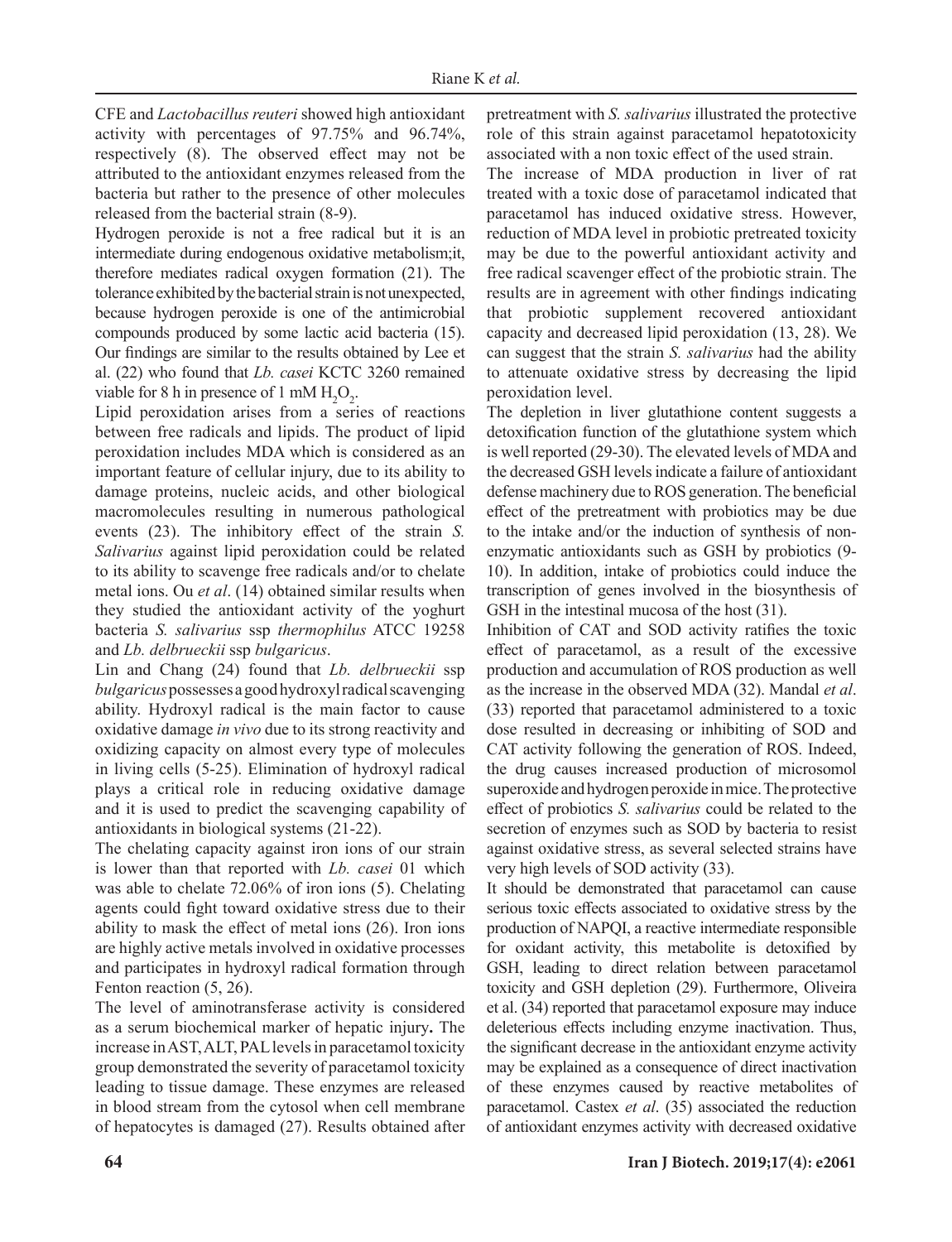stress and free radical activities. The body expressed fewer antioxidant enzymes due to the lower level of oxidative stress and free radical. These data allowed us to focus our investigations to clarify a possible mechanism by which paracetamol and probiotic exert their effects, through analyzing the expression of the antioxidant enzyme genes. The analysis of the level of mRNA expression of antioxidant enzymes SOD and CAT showed no significant differences in the expression of both SOD and CAT in all groups and this could be due to the mechanisms by which ROS can regulate the transcription factors of gene expression (36). In addition, the changes in oxidative stress parameters may not always require an over-expression of antioxidant enzymes during paracetamol toxicity (37). And this may be due to the fact that paracetamol toxicity was a direct action of its known reactive metabolite NAPQI, rather than a consequence of gene regulation (38). Similar findings were obtained when the effect of paracetamol toxicity on hepatic mRNA expression of SOD, CAT and GSH-Px was investigated. No change was observed in mRNA expression of SOD and CAT in response to paracetamol toxicity in rabbit's liver (37).

On the other hand, the conflicting results concerning SOD and CAT enzyme activities and their mRNA expression is an interesting observation because both activities decreased significantly in response to paracetamol induced oxidative stress. However, no significant change was observed on their mRNA expression in the same experimental group. These findings are consistent with others researches that showed no significant differences in mRNA levels of SOD and CAT enzymes face of a significant oxidative stress (39). To explain this situation we suggest that reduction in SOD and CAT activities is related to increased utilization of these enzymes in scavenging and neutralizing the free radicals and lipid peroxides (40). The activities of SOD and CAT may be affected by several factors, such as post-transcriptional, translational and post-translational modifications, metal binding,  $H_2O_2$  inhibition and are not only related to gene expression (41-42). In this context, Wu et al. (42) showed that the transcriptional responses of SOD and CAT genes to a stress induced in *Oxya chinensis* by Pb were variable. mRNA levels of icCuZnSOD2, ecCuZnSOD1, ecCuZnSOD2, MnSOD and CAT1 were affected by Pb administration, while the transcription of icCuZnSOD1 and CAT2 had no significant changes. The author suggested that the obtained results implied that different regulation mechanisms modulated these genes expression under lead stress. In this case, differences between enzyme activity and gene expression lead to conclude that transcriptional and post-translational modifications might be related to Pb-induced oxidative stress (42).

**Iran J Biotech. 2019;17(4): e2061 65**

Finally, we suggest that probiotic protective effect could be related to the reduction of ROS accumulation through their free radical scavenging ability rather than affecting gene expression. Furthermore, this protective effect could be related to many activities such as secretion of enzymes like SOD, metal-chelating activities, promotion of the production of antioxidant biomolecules such as exopolysaccharides showing an *in vitro* free radical scavenging activities (10, 43).

# **6. Conclusion**

The findings of the present study indicated that *S. salivarius* ssp *thermophilus* St.sa displayed interesting antioxidant capacity. In addition the intake of this strain can help rats to resist against oxidative stress induced by paracetamol overdose in liver. However, more in depth research is needed to confirm the suggestion regarding the role of this strain in reducing paracetamol toxicity.

#### **References**

- 1. Adly AAM. Oxidative stress and disease: an updated review. *Res J Immunol*. 2010;**3**:129-145. doi: [10.3923/rji.2010.129.145](http://dx.doi.org/10.3923/rji.2010.129.145)
- 2. Rahal A, Kumar A, Singh V, Yadav B, Tiwari R, Chakraborty S, Dhama K. Oxidative stress, prooxidants, and antioxidants: The Interplay. *BioMed Res Int*. 2014;vol.2014, Article ID 761264, 19 pages,. doi: 10.1155/2014/761264
- 3. [Brambilla](https://www.ncbi.nlm.nih.gov/pubmed/?term=Brambilla%20D%5BAuthor%5D&cauthor=true&cauthor_uid=18826565) D, [Mancuso](https://www.ncbi.nlm.nih.gov/pubmed/?term=Mancuso%20C%5BAuthor%5D&cauthor=true&cauthor_uid=18826565) C, [Scuderi](https://www.ncbi.nlm.nih.gov/pubmed/?term=Scuderi%20MR%5BAuthor%5D&cauthor=true&cauthor_uid=18826565) M, [Bosco](https://www.ncbi.nlm.nih.gov/pubmed/?term=Bosco%20P%5BAuthor%5D&cauthor=true&cauthor_uid=18826565) P, [Cantarella](https://www.ncbi.nlm.nih.gov/pubmed/?term=Cantarella%20G%5BAuthor%5D&cauthor=true&cauthor_uid=18826565) G, [Lempereur](https://www.ncbi.nlm.nih.gov/pubmed/?term=Lempereur%20L%5BAuthor%5D&cauthor=true&cauthor_uid=18826565) L, [Di Benedetto](https://www.ncbi.nlm.nih.gov/pubmed/?term=Di%20Benedetto%20G%5BAuthor%5D&cauthor=true&cauthor_uid=18826565) G, [Pezzino](https://www.ncbi.nlm.nih.gov/pubmed/?term=Pezzino%20S%5BAuthor%5D&cauthor=true&cauthor_uid=18826565) S, [Bernardini](https://www.ncbi.nlm.nih.gov/pubmed/?term=Bernardini%20R%5BAuthor%5D&cauthor=true&cauthor_uid=18826565) R. The role of antioxidant supplement in immune system, neoplastic, and neurodegenerative disorders: a point of view for an assessment of the risk/benefit profile. *Nutr J*. 2008;**7**:29-37. [doi:10.1186/1475-2891-7-29](https://doi.org/10.1186/1475-2891-7-29)
- 4. Fakruddin M, Hossain MN, Ahmed MM. Antimicrobial and antioxidant activities of *Saccharomyces cerevisiae* IFST062013, a potential probiotic. *BMC Complement Altern Med*. 2017;**17**:1- 11. doi: [10.1186/s12906-017-1591-9](https://dx.doi.org/10.1186%2Fs12906-017-1591-9)
- 5. Kim HS, Chae HS, Jeong SG, Ham JS, Im SK, Ahn CN, Lee JM. In vitro Antioxidant Properties of *Lactobacilli. Asian-Aust J Anim Sci*. 2006;**19**: 262-265. [doi: 10.5713/ajas.2006.262](https://doi.org/10.5713/ajas.2006.262)
- 6. Shah NP. Probiotics: Health Benefits, Efficacy, and Safety. In: Bagchi D, Lau FC, Ghosh DK, editors. Biotechnology in functional foods and Nutraceuticals. CRC press; 2010. p. 485- 485.
- 7. Zhang S, Liu L, Su Y, Li H, Sun Q, Liang X, Lv, J. Antioxidant activity of lactic acid bacteria in yogurt. *Afr J Microbiol Res*. 2011;**5**:5194-5201. doi: 10.5897/AJMR11.997
- 8. Afify AMR, Romeilah RM, Sultan SIM, Hussein M.M. Antioxidant activity and biological evaluations of probiotic bacteria strains. *Int J Aca Res*. 2012;**4**:131-139. doi:10.7813/2075-4124.2012/4-6/A.18
- 9. Spyropoulos BG, Misiakos EP, Fotiadis C, Stoidis CN. Antioxidant properties of probiotics and their protective effects in the pathogenesis of radiation-induced enteritis and colitis. *Dig Dis Sci*. 2011;**56**: 285-294. doi: 10.1007/s10620-010-1307-1
- 10. Amaretti A, Nunzio M, Pompei A, Raimondi S, Rossi M, Bordoni A. Antioxidantproperties of potentiallyprobiotic bacteria: in vitro and in vivo activities. *Appl Microbiol Biotechnol*. 2013;**97**:809-817. doi:10.1007/s00253-012-4241-7
- 11. Chen X, Sun CK, Han GZ, Peng JY, Li Y, Liu YX, Lv YY, Liu KX, Zhou Q, Sun HJ. Protective effect of tea polyphenols against